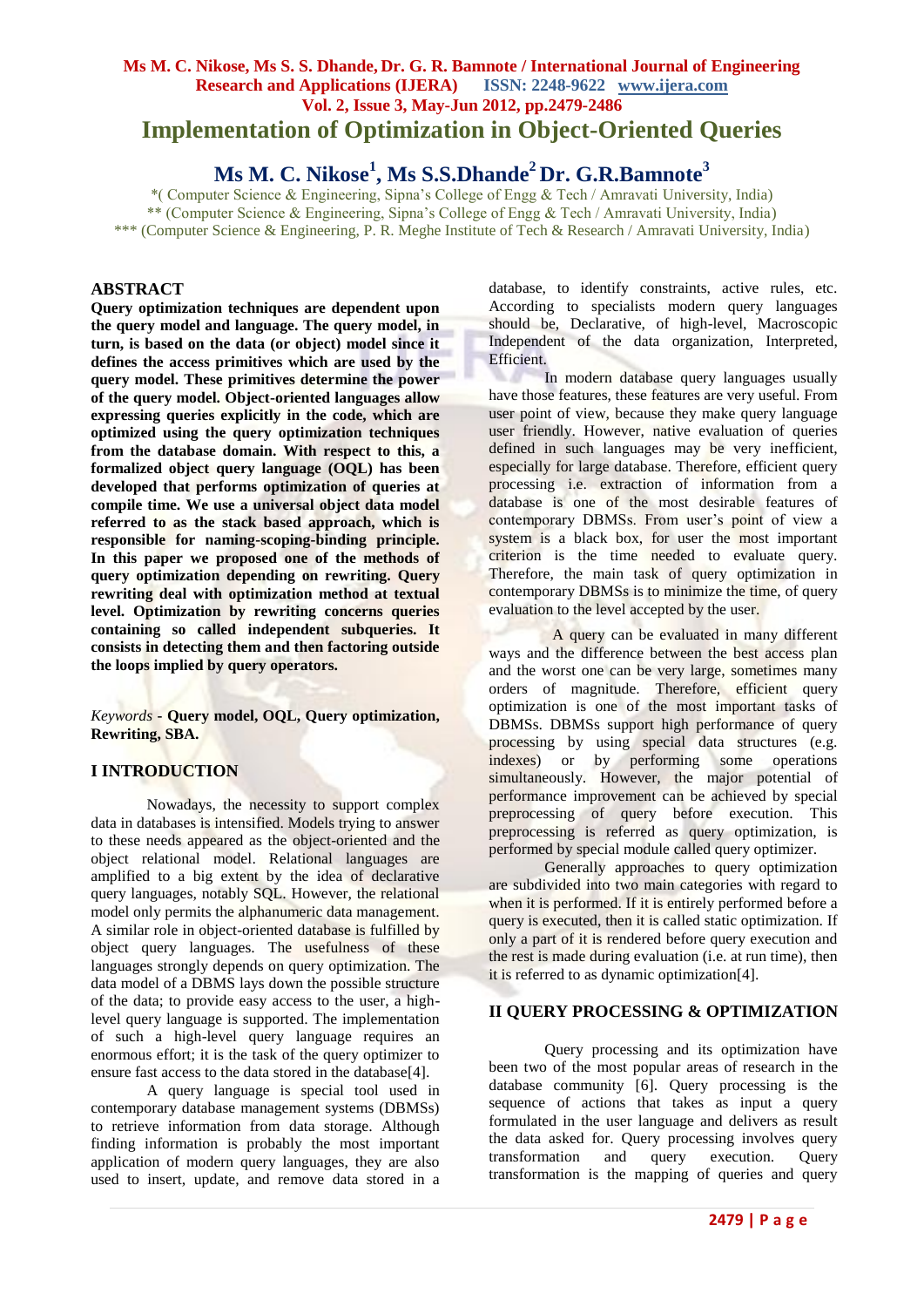results back and forth through the different levels of the DBMS. Query execution is the actual data retrieval according to some access plan.

 An important task in query processing is query optimization**.** Query optimization techniques are dependent upon the query model and language. For example, a functional query language lends itself to functional optimization which is quite different from the algebraic, cost-based optimization techniques employed in relational as well as a number of objectoriented systems. The query model, in turn, is based on the data (or object) model since the latter defines the access primitives which are used by the query model. These primitives determine the power of the query model. Usually, user languages are high-level, declarative languages allowing to state what data should be retrieved, not how to retrieve them. For each user query, many different execution plans exist, each having its own associated costs. The task of query optimization ideally is to find the best execution plan, i.e. the execution plan that costs the least, according to some performance measure. Usually, one has to accept just feasible execution plans, because the number of semantically equivalent plans is too large to allow for enumerative search.

# 2.1 QUERY PROCESSING ARCHITECTURE

 During static analysis we simulate run-time query evaluation to gather information that we need to optimized the queries. The general architecture of query processing is shown below. A parser of queries and programs takes a query source as input, makes syntactic analysis and returns a query/program syntactic tree. A query/program syntactic tree is a data structure which keeps the abstract query syntax in a well-structured form, allowing for easy manipulation (e.g. inserting new nodes or subtrees, moving some subtree to another part of the tree, removing some subtrees, etc.). Each node of the tree contains a free space for writing various query optimization information.



Fig. 1. Architecture of query processing

Syntactic trees are the most convenient way to represent and to process query that can be optimized through rewriting to be used during query evaluation. Static analysis involves,

- Metabase (counterpart of an object store), which is a formal data structure representing database schema.
- Static environmental stack (counterpart of a run-time environmental stack) that stores socalled static binders, i.e. named signatures. The structure during compile time simulates all the operations that are made on the environmental stack by query/program runtime mechanism.
- Static result stack: the structure that accumulates signatures being the type description of corresponding run-time temporary and final query results.

Query processors are usually combination of two components namely,

- $\triangleright$  Ouery parser: checks whether a query is syntactically and semantically correct, and transform it to some internal form.
- $\triangleright$  Ouery optimizer: determines query evaluation plans. A query optimizer should generate a set of plans, among these only one of the plan is chosen.
- Query plan evaluator: evaluates query in accordance with the chosen evaluation plan.

# **III STACK-BASED APPROACH (SBA)**

 SBA is a formal frame addressing object-oriented database query and programming languages (PLs). The approach is motivated by the belief that there is no definite border line between querying and programming; thus there should be a universal theory that uniformly covers both aspects. SBA[5] offers a unified and universal conceptual and semantic basis for queries and programs involving queries, including programming abstractions such as procedures, functions, classes, types, methods, views, etc. SBA [7] treats query language as a special kind of programming language; it is an attempt to build a uniform semantic foundation for integrated query and languages. SBA allows to precisely determining the semantics of query languages; there relation with object oriented concepts, with imperative programming constructs and with programming abstraction, including procedures, functional procedures views, modules etc. its main features are the following

- The naming-scoping-binding principle is assumed, which means that each name occurring in a query is bound to the appropriate run-time entity (an object, attribute, method, parameter, etc. according to the scope of this name).
- One of its basic mechanisms is an environmental stack (ES). The stack is responsible for scope control and for binding names. In contrast to classical stack it does not store objects, but some structures built upon object identifiers, names, and values.
- In contrast to relational languages and OQL, the relativity principle is assumed, i.e. the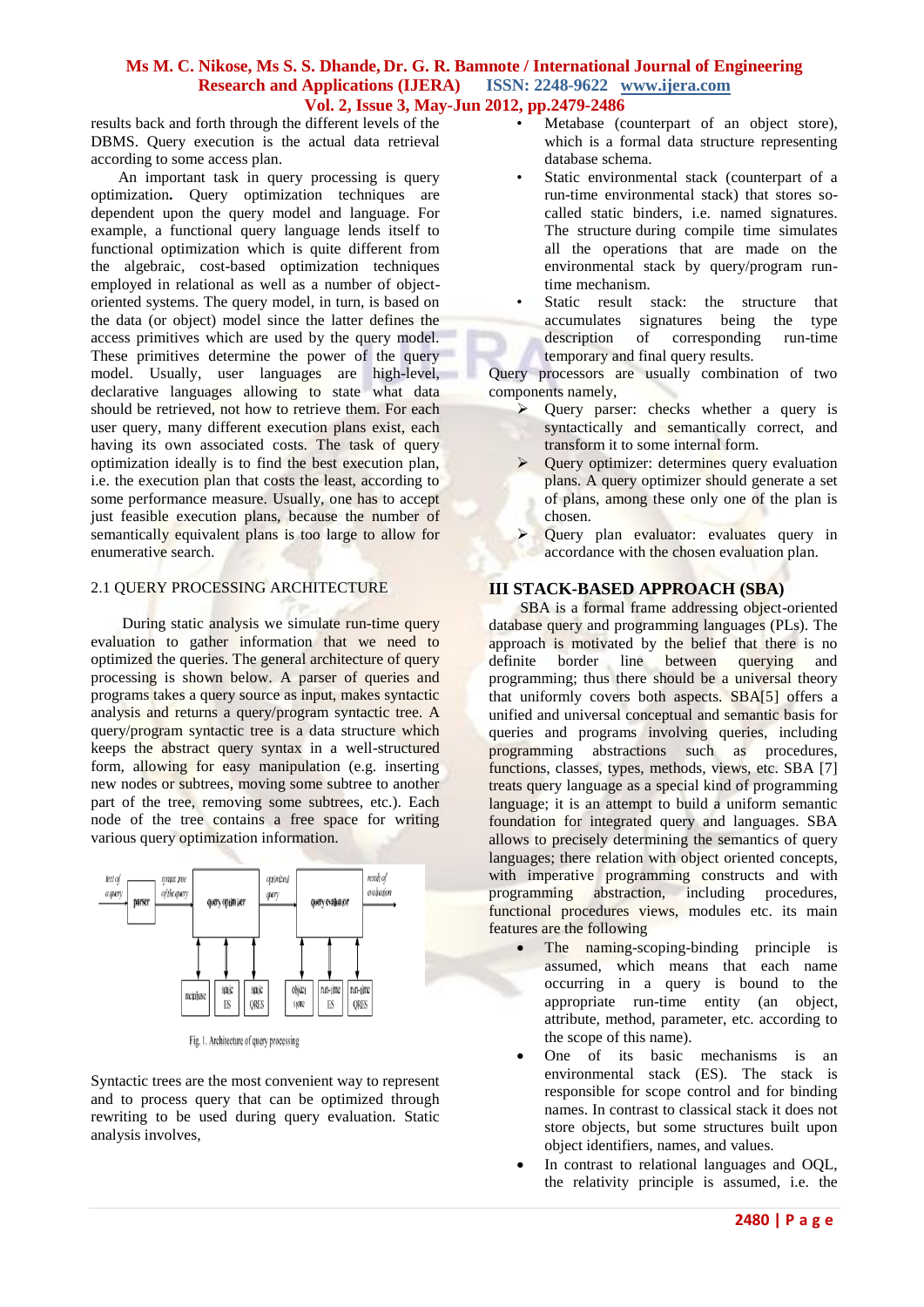syntax, semantics, and pragmatics are identical at an arbitrary level of data hierarchy.

- Types are a mechanism to determine whether objects are built in a proper way (i.e. in accordance with the database schema).
- For objects the principle of internal identification is assumed (i.e., each run time entity has a unique internal identifier).

# **IV ABSTRACT OBJECT-ORIENTED STORE MODEL**

An object store model is simply an abstract view on data structured stored in the database and is orthogonal to any ideologies such as the relational model or XML. The main components of object store model are its location, the name that can be used to denote it, the value stored there i.e. its contents. Atomic values, records ,conceptual object are the example of object store, which resides somewhere in memory and needs location for internal identiction to perform operation like update, retrive, delete. These location does not have meaning or structure,instede they can be used to access object. Location are some times called as identifires[5].

In SBA each object has the following features;

- **Internal object identifier (OID):** It is used to identify internally an object from the object store model; in particular, it will be used as a reference or pointer to an object. For each object stored in the object store its internal object identifier is unique.
- **External object name:** They are explicitly assigned to objects by a database designer, a database administrator, an application programmer, or another human agent, e.g. *Person, Department,* etc.
- **Contents** of an object, which can be a value, a link or a set of objects.
- Following three sets are used to define object,
	- set of internal identifiers
	- N- set of external names
	- V- set of atomic values

Formally let, i, i1, i2  $\in$  I, n  $\in$  N and v  $\in$  V. Objects are formulated as three triples as,

- Atomic object:  $\langle i, n, v \rangle$  where i is the ID of the object, n is an external name assigned to the object, and v is the value of the atomic object (e.g. an integer, a string, etc.)
- Link object:  $\langle i1, n, i2 \rangle$  where i 1 is the ID of the reference object, n is an external name assigned to the object, and i2 is the ID of the object referred to.
- Complex object  $\langle i, n, S \rangle$  where i is the ID of the object, n is an external name assigned to the object, and S is a set of objects.

# **V ENVIRONMENTAL STACK**

Environmental stack (ENVS) is a basic concept of semantics and implementation of majority of wellknown programming languages. The stack employs following roles

- Control over scopes of variable names occurring in a program and binding these names to run-time entities;
- Storing values of local variables of procedures;
- Storing values of actual parameters of procedures;
- Storing a *return track*, i.e. an address of the program code where the control should be returned after the given procedure is terminated (usually the next address after the procedure call).

 ENVS is subdivided into sections, which are ordered, with newest section known as top and oldest one as bottom. A section is associated with a particular *procedure call* or an executed *program block.* When the control is transfer to a procedure call, a new section of volatile objects (activation record) is pushed on the top of the stack. The section is popped from the sack when the procedure or program block is terminated. For the procedure that is currently running all values of parameters, local variables, objects and any other local entities are stored within the top stack section. Activation record possess the abstraction principle, which allows the programmer to consider the currently being written piece of code to be independent of the context of its possible uses. The stack allows to associate parameters and local variables to particular procedures invocation. The stack also used to accomplish strong typing, encapsulation, inheritance and overriding. In SBA the stack has a new function: processing queries acting on the object store. It makes it possible to control scopes of all names occurring in a query in a simple and uniform way. It also makes it easier to understand the precise semantics of queries[1], [5].

### **5.1 Concept of Binding**

The mechanism, which make it possible to determine the meaning of each name is called binding. The sections of ENVS consist of entities called binders whose role is to relate a name with a run time entity (object, procedure, view). Binding of the name *n* means that the query interpreter looks through the consecutive sections of the ENVS to find the closest binder with the name *n*. Binding is performed on ENVS according to "search from the top" rule. A binder is a pair  $(n, x)$ , where *n* is an external name, and *x* is some value (reference to object). The pair is written as  $n(x)$ . A binding action for some name *Y* is performed according to the following steps:

 The machine checks the top of the stack for an entity named *Y*; if there is such an entity, the binding returns it as the result and the action is terminated.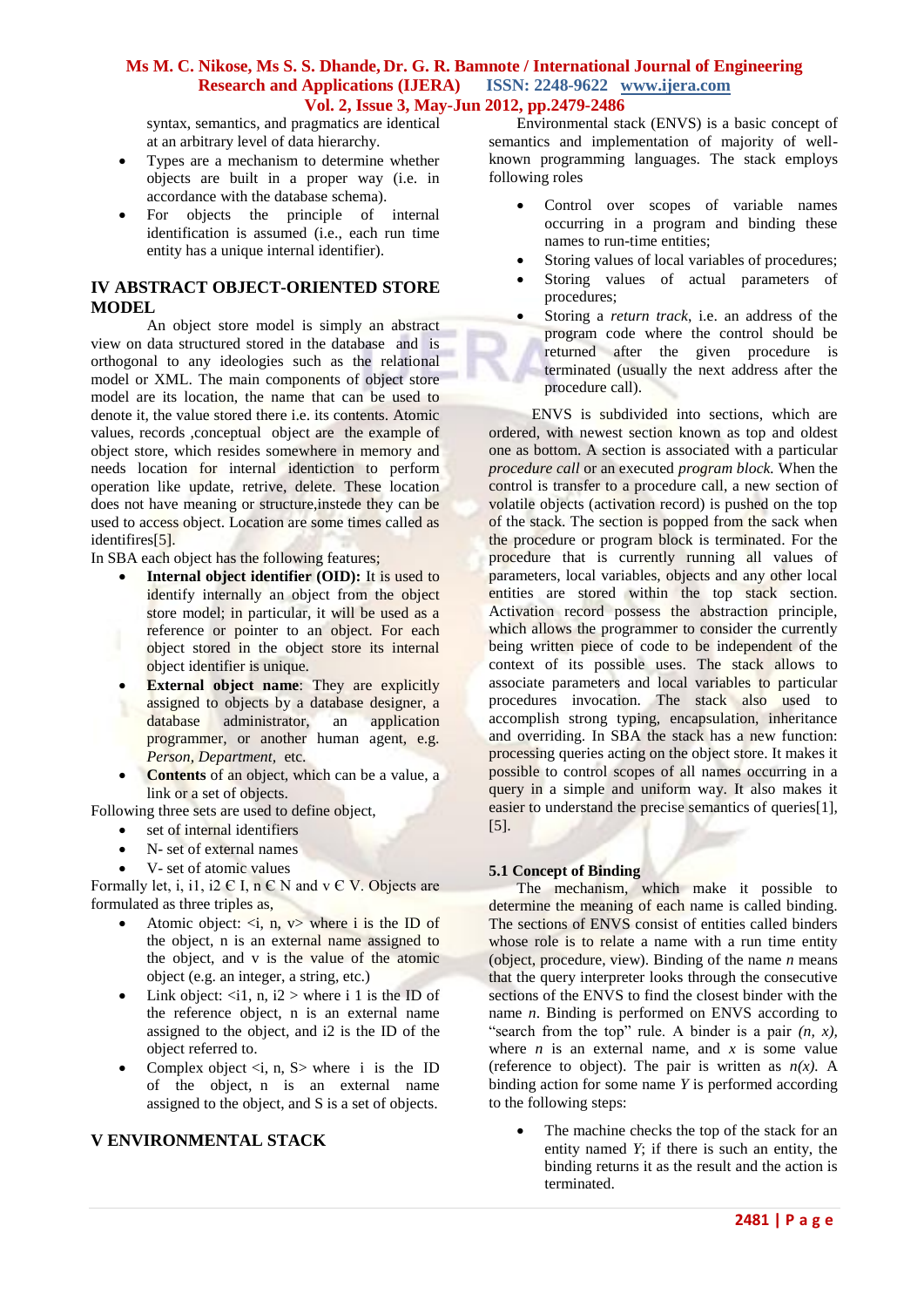- If the top does not contain an entity named *Y*, a section below the top is checked.
- Such a process is continued in lower and lower stack sections, till the entity named *Y* is found. Visiting particular stack sections is governed by *scoping rules* that require omitting some sections;
- If *Y* is not found on the stack, then the global environment is searched. The global environment contains static variables, database objects, computer environment variables, procedure libraries, etc. Alternatively, we can assume that the global environment is the lowest stack section in such a case *Y* must be found on the stack, otherwise an error should be reported.

### **5.2 Opening a new section of ENVS**

In SBA at the beginning of a user session ENVS contains of single section containing binders for all root database objects. During query evaluation the stack is growing and shrinking according to query nesting. The final ENVS state is exactly the same as the initial state. Opening a new scope on the environment stack is caused by entering a new procedure (function, method) or entering a new block. Respectively, removing the scope is performed when the control leaves the body of the procedure or the body of the block. To these classical situations of opening a new scope on the environment stack we add a new one. It is the essence and motive of SBA.

The idea is that some query operators which combines queries behave on the stack similarly to program blocks. These operators are divided into algebraic and non-algebraic. The main difference between them is whether they modify ES during evaluation or not. An operator is algebraic if it does not modify the state of ENVS. The algebraic operators include numerical and string operators and comparisons, Boolean and, or, not, aggregate function, and sequence operators and comparisons, structure constructor, dereferencing etc. Operators which name a query result are unary algebraic operators too. If query q1  $\Theta$  q2 involves a non-algebraic  $\Theta$ , then q2 is evaluated in the context of q1. The context is determined by the new section opened by the  $\Theta$ operator on ENVS for an element of q1. A new stack section pushed onto ENVS is constructed by a special function. Subqueries q1 and q2 cannot be processed independently, the order of evaluation is important. Non-algebraic operators include projection /navigation  $(a1.a2)$ , selection  $(a1$  where  $a2)$ , dependent join  $(a1)$ join  $q2$ ), quantifiers  $(\exists q1q2)$ , transitive closure and ordering.

The following figure present all the stages of the evaluation of simple query P.getSal()>2500, here the part getSal>2500 behaves like a program block executed in the environment consisting of the interior of an professor object.



Fig. 2: Evaluation of query P.getSal ()>2500

# **VI STATIC ANALYSIS OF QUERIES**

Static analysis is a compile-time framework of static optimization. It performs the following tasks,

- $\triangleright$  Type checking: each name and each operator is checked according to the class hierarchy.
- $\triangleright$  Each name occurring in query is assigned to ENVS section, which is relevant for binding name.
- $\triangleright$  Generating syntax trees of queries which are then modified by query rewriting methods.

#### **6.1 Static Analysis Algorithm**

In our project we are assume that queries can be invoked for an arbitrary state of the object store and ENVS, thus at compile time we cannot predict precisely. So the algorithm of run-time evaluation is modify little to analyze queries statically. Generally, the algorithm of static analysis works in the same way as algorithm of run-time evaluation with some changes as,

- $\triangleright$  Operations are performed on signatures rather than of run-time entities
- $\triangleright$  The signature of the query l, where l is literal, is inferred type of l, e.g. integer, Boolean, string etc.
- $\triangleright$  The result signature of the query is n, where n is name, is inferred from static ENVS as the system binds name n (by looking static binder  $n(x)$ ) on static ENVS. Resulting signature is x.
- If the query is of the form q as n, and q has the signature <q\_sig>, then the query has the signature  $n(q_sig)$ .
- $\triangleright$  If a query has the form q1  $\Delta$  q2, where  $\Delta$  is algebraic operator, then signature of query is a composition of signatures of its components,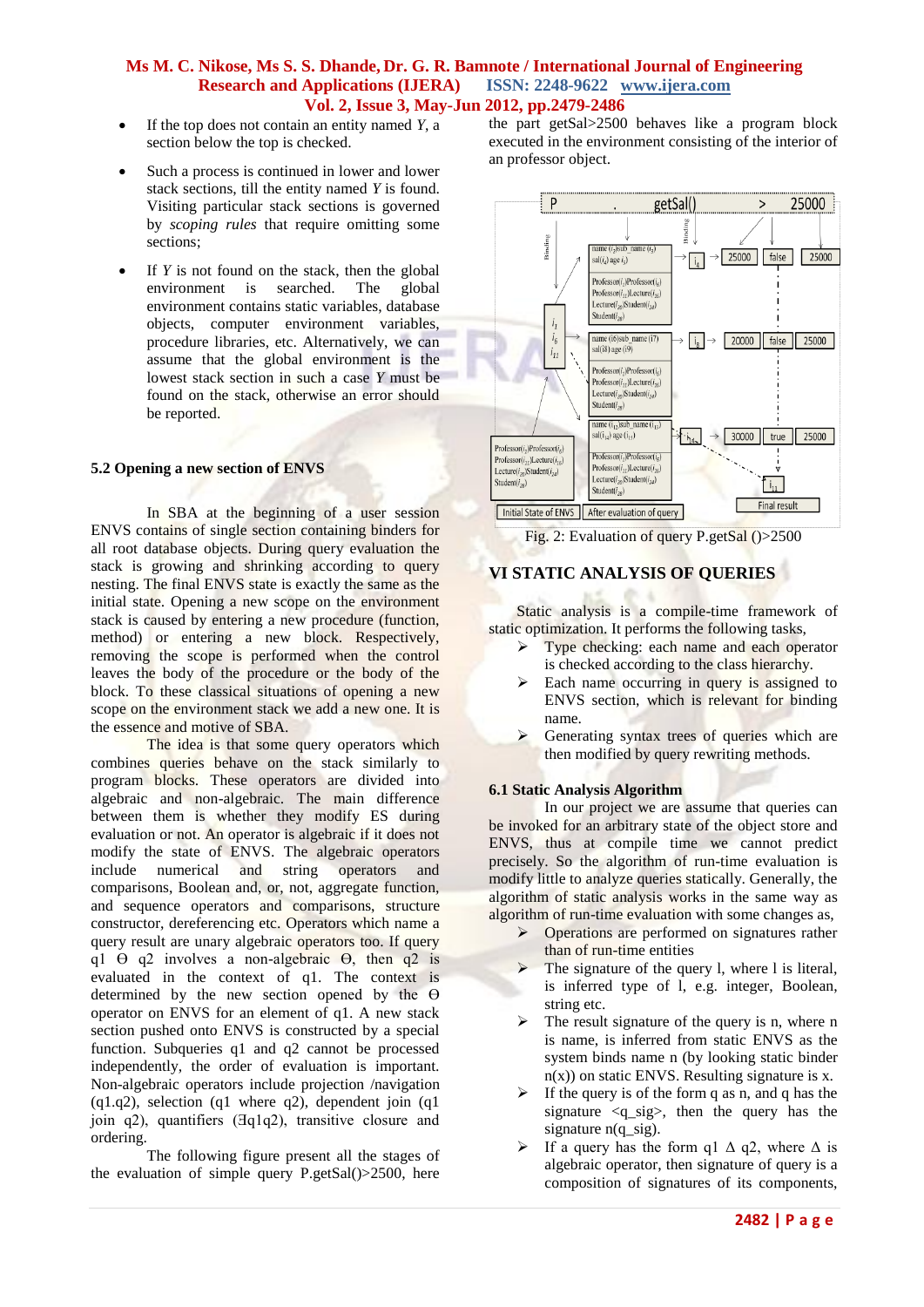according to the type inference rule for Δ operator. E.g. if q1 has the signature integer,  $q2$  has real and the operator is  $+$  then resulting signature is real.

- $\triangleright$  The signature of query q1  $\Theta$  q2, where  $\Theta$  is non-algebraic operator, is composed of the signature of q1 and q2 in the way determined by the  $\Theta$  operator.
- $\triangleright$  The signature of a new section pushed onto the static ENVS stack is built based on the elements of the signature of the static value processed by a non-algebraic operator in away similar to that at run time. For instance, if the signature of the value is ref(student), then the signature of the new ENVS section is{name(ref(name)), subject(ref(subject)), grade (ref(grade))}. Similarly for signature storing class properties.

# **VII METHOD OF INDEPENDENT SUBQUERIES**

In this paper we are proposing one of the methods of query optimization. The idea of this method is based upon the observation that, if none of the name in subquery is bound in the ENVS section opened by the non-algebraic operator currently being evaluated, then this subquery is independent of this operator. Subqueries are called independent if they can be evaluated outside loops implied by the non-algebraic query operators. Such subqueries are worth analyzing because they usually imply optimization possibilities [1],[2].We use a special technique called the method of independent subqueries to optimize queries. This method is based on query rewriting that deals with optimization method at textual level. Rewriting means transforming a query q1 into a semantically equivalent query q2 promising much better performance.

Technically, it consists in analyzing in which sections particular names occurring in a query are bound. It turns out that if none of the names in given subquery is bound in the scope opened by the nonalgebraic operator currently being evaluated, then that subquery can be evaluated earlier than it results from its textual place in the query it is a part of. The method modifies the textual form of a query so that all its subqueries will be evaluated as soon as possible. To determine in which scopes names occurring in a query are bound at run time [9], we statically analyze that query and during analyzing we additionally do the following:

- $\triangleright$  Each non-algebraic operator is assigned the number of the scope it opens,
- $\triangleright$  Each name in the query is assigned two numbers:
	- o The stack size: the number of scopes thst is on static ENVS when the binding of this name is being performed.

o The binding level: the number of the scope on the stack in which this name is bound.

All those numbers are determined relatively to the bottom scopes of a query.

# **VIII EXPEREMENTAL SETUP AND RESULT**

Query optimization is the process of finding the best or rather a reasonably efficient execution plan, thus by minimizing the time of query evaluation  $\&$  the cost of evaluation to the level accepted by user. The proposed method optimizes the object oriented queries in order to reduce the time required to execute a query. Here we consider an object-oriented database db4o. It provides all the benefits of an OO environment including data abstraction, inheritance, and encapsulation. The object model simplifies maintenance and refactoring and seamlessly integrates with the modern programming languages (Java, .NET)[10].

The db4o object database engine consists of one single jar file. To install db4o we have to add one of the db4o-\*.jar files to your CLASSPATH. Here we are using an integrated development environment like Eclipse SDK, we need to copy the db4o-\*.jar to the lib folder of our project and then add db4o to our project as a library. The experiment is performed on the Intel core i3 processor 4GHz system running windows7 Home Basic with 4 GB RAM.

The entire process of query optimization is proposed as follows:

- 1. First take a query as an input
- 2. Comparison OODBMS (db4o) & RDBMS
- (MySQL) in terms of time.
- 3. Rewriting step

### **Example Database**

The fig3 shows the class hierarchy of an example database it defines three classes as Student, Professor, and Lecture. The name of the class is followed by cardinality. All objects and class properties are public. Student, Professor, and Lecture are the root objects. Fig4 shows tiny database built upon the schema presented in fig. To store class properties we use special objects. Links are denoted by arrows, and inherited



# Fig.3: Class Hierarchy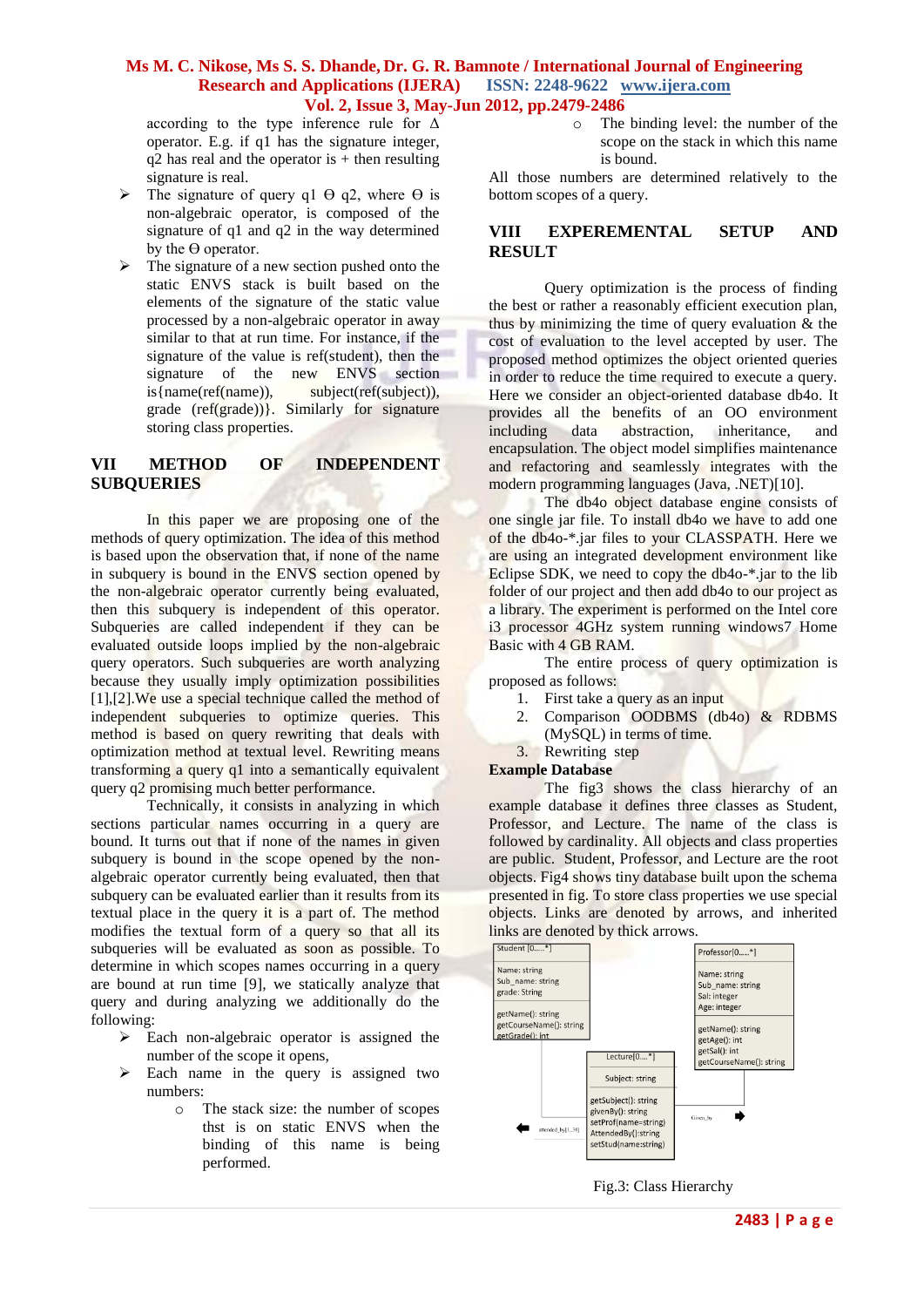

Fig. 4: Tiny Database

# **Step I: Taking query as input**

Consider a query, which retrieves and count number of student whose course name is same as that of the lecture taught by the professor.

Return

- lect..attendedBy().getCourseName().equals("Physics")  $(1,1)$ 2  $(2,2)$  3  $(3,1)$  (1)
- && lect . givenBy( ) . getName. equals("Rathi")  $(1,1)$  4  $(4,2)$  5  $(5,5)$  && lect . getSubject1(). equals("physics")
	- $(1,1) 6$  (6,1)

Notice that when an evaluation of its subquery (getting name of professor giving a lecture)

lect . givenBy(). getName(). name (2)

At starting there are two non-bottom section on ENVS: one is open by internal dot operator and other is by external dot operator. Subquery (2) is independent of non-algebraic operator (dot), since all names in this subquery are bound either in section 4 or section 2, while that operator opens section 3. However it is dependent on internal dot operator, which opens section 2, since givenBy is bound at section 2. Subquery (2) can be evaluated separately as it is independent of external dot operator.

**Step II:** Comparison of Query generation parameter in terms of Query Languages (OQL with SQL)

The query taken in first step is executed in both db4o and MySQL database. The following snapshot shows the time required to execute a query in both the database. From this snapshot it is clear that db4o takes less time as compare MySQL.

Fig.6 shows performance of proposed query evaluation of db4o with MySQL in terms of time.





Fig.6 comparison of queries

### **Step III: Rewrite step**

Rewriting means transforming a query q1 into a semantically equivalent query q2 promising much better performance. It consists in detecting parts of a query matching pattern. When it is recognized, a query is rewritten according to the predefine rewriting rule. Such optimization is compile-time action entirely performed before query is executed, hence query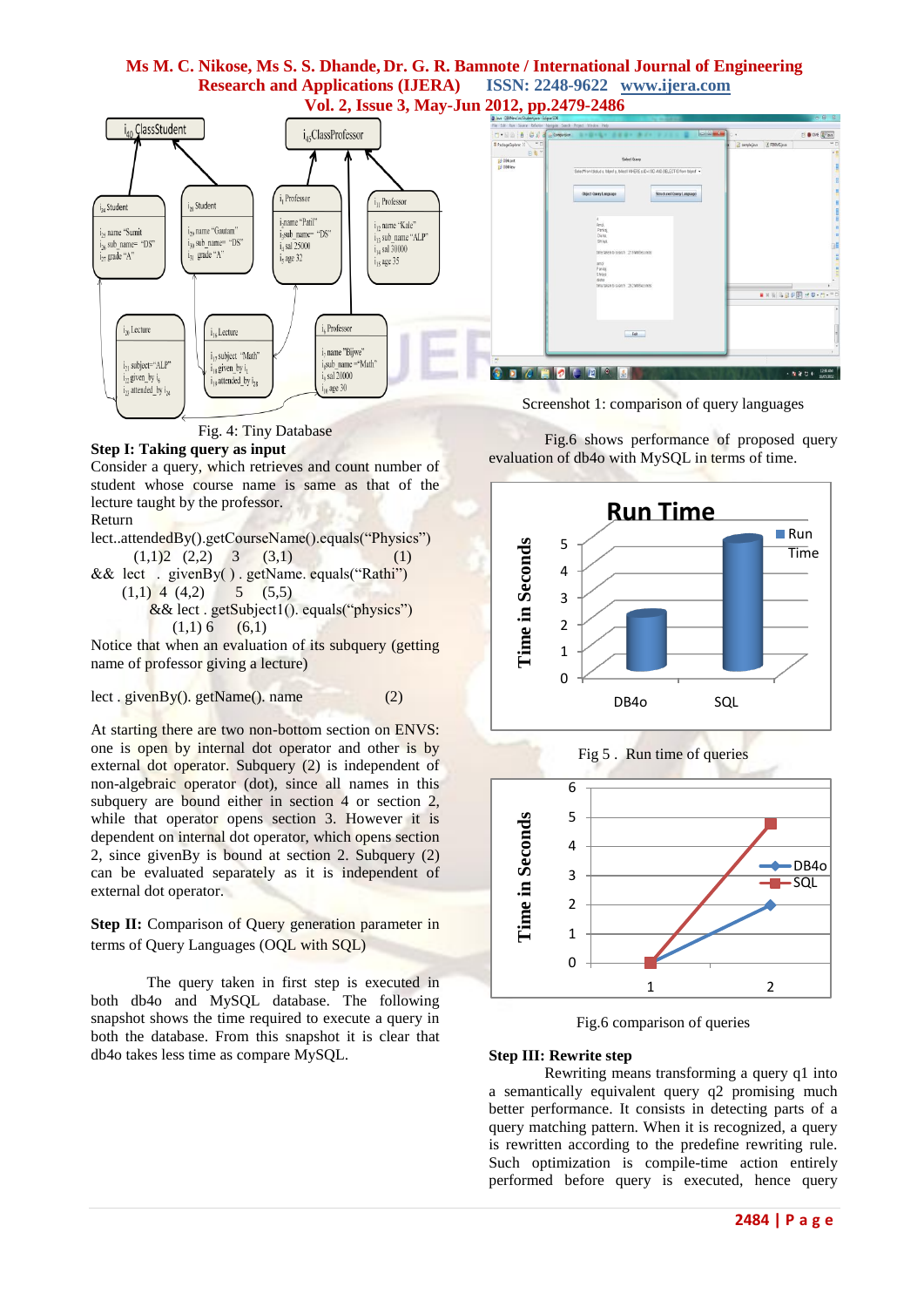optimization process itself does not burden the performance. Rewriting requires performing a special phase called static analysis. During the static analysis we simulate run time query evaluation to gather all the information that we need to optimize queries

DB4o supports three query languages[10] as

- 1. **Query by Example:** This is special query method. These are appropriate as a quick start for users who are still acclimating to storing and retrieving objects with db4o, but they are quite restrictive in functionality such as Advanced query expressions,(AND, OR, NOT, etc.) cannot performed, Cannot constrain on values like 0 (integers), "" (empty strings), or nulls (reference types). Basically you pass in a example object to db4o. Then db4o searches the database for all objects which look alike.
- 2. **Native Queries:** Native queries are the main db4o query interface and they are the recommended way to query databases from your application. Because native queries simply use the semantics of your programming language, they are perfectly standardized and a safe choice for the future. It provide the ability to run one or more lines of code against all instances of a class. Native query expressions should return true to mark specific instances as part of the result set. db4o will attempt to optimize native query expressions and run them against indexes and without instantiating actual objects, where this is possible. In principle you can run arbitrary code as native queries

db4o tries to analyze native queries to convert them to SODA. This is not possible for all queries. For some queries it is very difficult to analyze the flowgraph. In this case db4o will have to instantiate some of the persistent objects to actually run the native query code. db4o will try to analyze parts of native query expressions to keep object instantiation to the minimum.

3. **SODA Queries:** The bytecode is analyzed to create an AST-like expression tree. Then the flow graph of the expression tree is analyzed and converted to a SODA query graph. First the signature of the given class is analyzed to find out the types. This is used to constrain the type in the SODA-query. When the operations a simple and easy to convert, it will be transformed to complete SODA query SODA acts like a filter on all stored objects. But usually you're only interested for instances of a certain type. Therefore you need to constrain the type of the result. You can add constrains on fields. This is done by descending into a field and constrains the value of that field. By default the constrain is an equality comparison.

A query in first step can be rewrite into three languages provided by db4o, in order to improve the performance of query optimization. Since the three languages provided by db4o uses different semantics, the query execution result is same but varies in performance. Fig shows the rewriting of query



Screenshot 2: Executing Rewritten query

| Table 1: run time of qurey |                 |
|----------------------------|-----------------|
| <b>Query Language</b>      | Time in Seconds |
| <b>SODA</b> Query          | 0.36            |
| Native Query               | 1.76            |
| Arbitory code NQ           | 0.51            |



Fig.8 Run time of queries